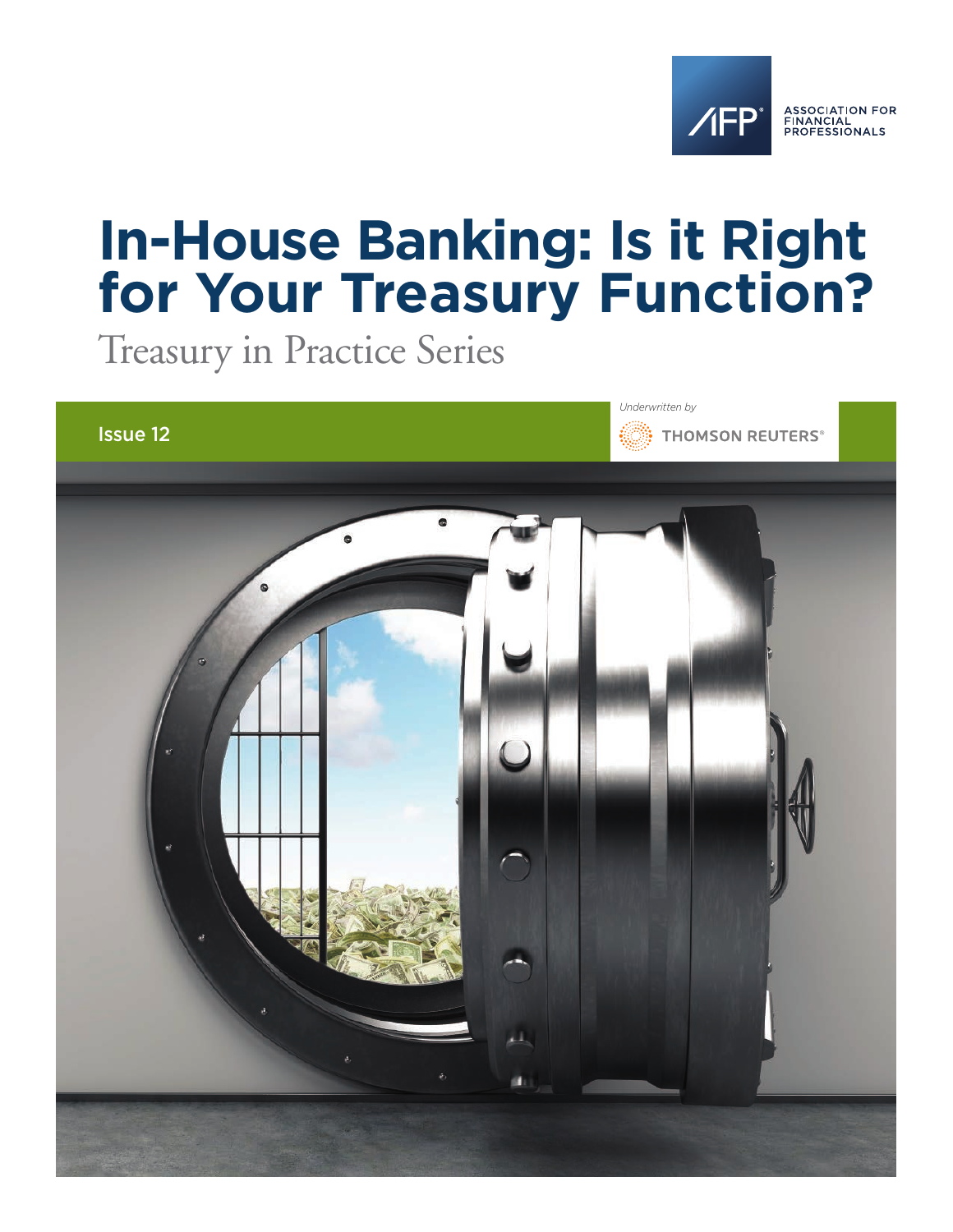

ASSOCIATION FOR<br>FINANCIAL<br>PROFESSIONALS

# **In-House Banking: Is it Right for Your Treasury Function?**

Treasury in Practice Series

September, 2016

Dear AFP members and guests:

The last decade has seen global organizations strive to cut costs and maximize profitability, but with an emphasis on sustainable growth. Despite the fact that world trade has grown tenfold in 30 years, the fragility of the markets is tested constantly with risks that surface with increasing frequency and vigor. Recent years have also seen rapid globalization and expansion, a rise in geopolitical and economic uncertainty, increased FX volatility and the world becoming more interconnected.

At the same time, new regulatory reforms are also being introduced increasingly based on dialogue with the regulated and in coordination across regulators to minimize unintended consequences of regulations. As a result, many companies are forced to reconsider a more effective approach to managing FX risk and funding. The use of in-house banks to improve visibility and control is one option companies strongly consider, but is it right for every treasury function?

In an effort to help treasurers and their teams better understand and equip themselves in the face of ongoing volatility in FX markets and changing regulation, Thomson Reuters has underwritten *In-House Banking: Is it Right for Your Treasury Function,* the latest installment in the AFP Treasury in Practice series. This piece takes a back office look at in-house banking, providing a glimpse into what multinational corporate treasury teams do on a daily basis to manage their cash and FX needs around the globe.

Thomson Reuters is proud to sponsor this series, and we hope that you will find the insights it offers to be helpful.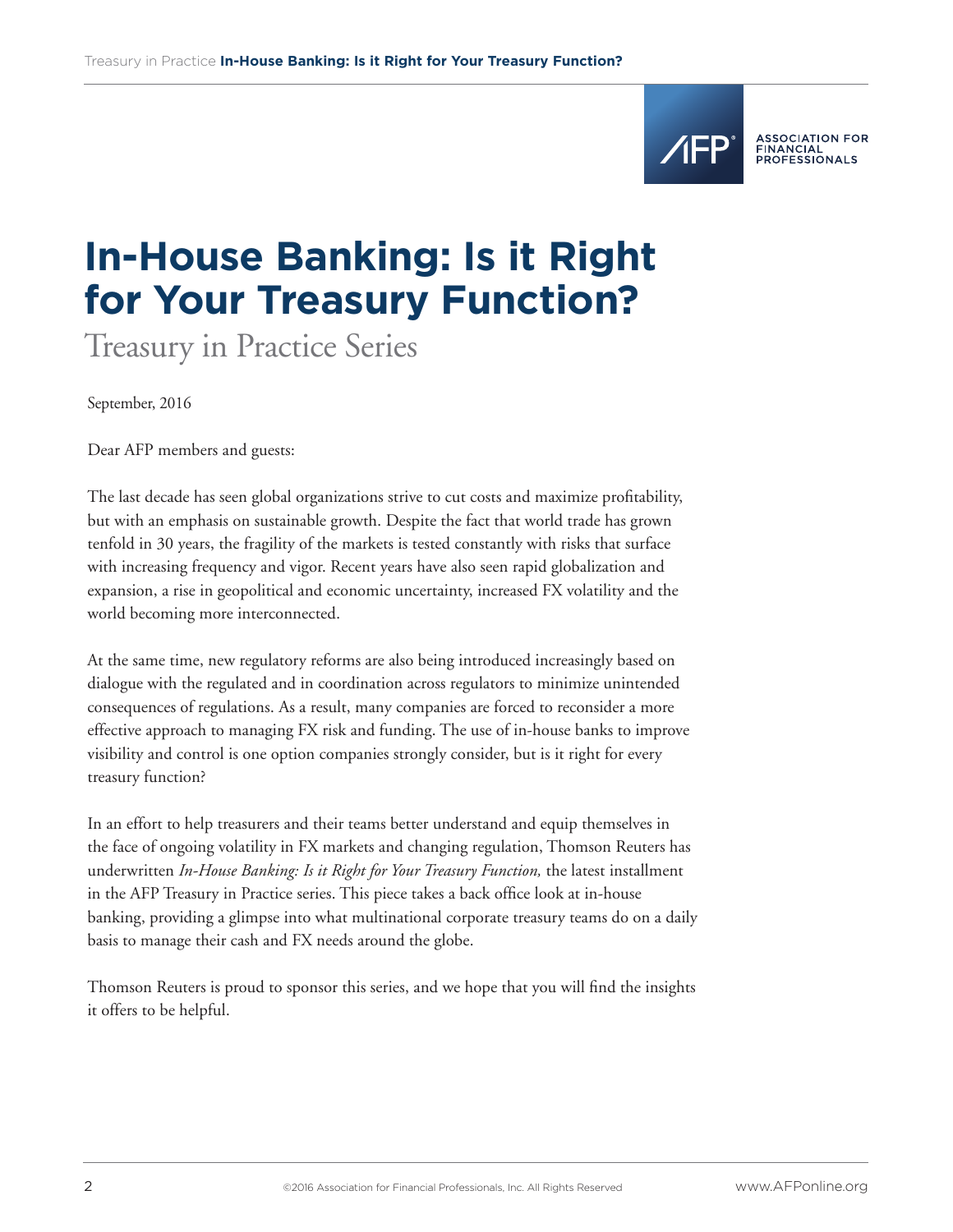I n the past decade, many multinational corporations have turned to in-house banking solutions for global cash management, and it's easy to see why. Treasury departments understand that their subsidiaries need funding, and they are looking for a more cost effective way of doing that than having each unit borrow from a bank locally. In-house banking provides a way around that, as well as a good solution for cash visibility and managing FX.

This *Treasury in Practice* guide is intended to be a back office look at in-house banking, providing a glimpse into what multinational corporate treasury teams do on a daily basis to manage their cash and FX needs around the globe. Perhaps after hearing from some of your peers on their in-house banking procedures, you'll have a better idea of whether this solution is right for your treasury team.

"An in-house bank can be many things at one end of the scale, a bank that every subsidiary has to deal with for every transaction, or at the other, an attempt to improve visibility of global cash, exposures and treasury activity while still leaving some autonomy with local entities for local arrangements."

#### **How in-house banking works**

"An in-house bank can be many things—at one end of the scale, a bank that every subsidiary has to deal with for every transaction, or at the other, an attempt to improve visibility of global cash, exposures and treasury activity while still leaving some autonomy with local entities for local arrangements," said Miranda Hall, director, international treasury services at Thomson Reuters.

As noted by Manuel Martinez, senior manager of treasury services for The Rockefeller Group, there are five key benefits an in-house bank offers treasury departments.

- **• Centralization of control:** An in-house bank allows treasury to control all of its subsidiaries' accounts in one place.
- **• Concentration of funds:** Through ADT (auto dollar transfer) and ZBA (zero balance account) features, an in-house bank uses a concentration account to accumulate and distribute funds to all business units.
- **• Less reliance on external funding and investment instruments:** An in-house bank reduces the need for business units to obtain external loans, credit facilities, investment instruments, bonds, commercial paper, etc.
- **• Creation of lender and borrower rates:** An in-house bank provides treasury with a way to determine company specific lender and borrower rates and terms.
- **• Cash visibility:** Perhaps most importantly, an in-house bank provides treasury with a better means of keeping track of cash and balances.

Rockefeller's in-house bank operates a concentration account that collects from the New York-based real estate company's 85 attached business unit accounts through ADT. Every day, there are inflows and outflows that occur through each of the various business units.

A key reason many treasury departments use in-house banking is because they need a better way to track where their funds are going. When Rockefeller first implemented its in-house bank, it adopted Kyriba's mapping rules and batch modification processes which provide visibility of inflows and outflows. "We can look at specific codes and specific account numbers and say, a business unit sends out \$1 million, then we can keep track of that \$1 million going out," Martinez said.

Using that example, let's say Business Unit A makes a \$1 million payment and is funded \$1 million by the in-house bank. Just like a traditional bank, the in-house bank charges a borrowing cost to subsidiaries that borrow, Martinez added. In the case of Business Unit A, for every day it has a negative balance, it is charged Rockefeller's AA nonfinancial CP 30-day borrower rate, and an additional 1 percent. "So what we're trying to replicate in our in-house bank world is, if you are a borrower, you're going to get charged a higher interest rate than if you are a lender," he said.

Continuing with the same example, on the same day, Business Unit B receives a \$5 million payment from a customer. It moves that money into the in-house bank by the end of the day and is charged a "lender" rate that translates to interest income.

"The concentration account would have sent \$1 million to Business Unit A to bring it back to zero, and would have swept \$5 million in from Business Unit B to bring that account back to zero," Martinez said. "If the concentration account had an opening balance of \$10 million, the net effect would be \$4 million in on that particular day and the ending balance would be \$14 million."

Rockefeller's treasury group doesn't have to keep track of all of this manually; it uses Kyriba's treasury workstation. Martinez and his team have a bank feed that lets them know that transactions have occurred. Kyriba's mapping rules provide codes that advise treasury on what to do in certain circumstances. Again, using the example above, Business Unit A has a \$1 million balance and would have a code of -1MM because it paid out money. In contrast, Business Unit B would have a code of +5MM.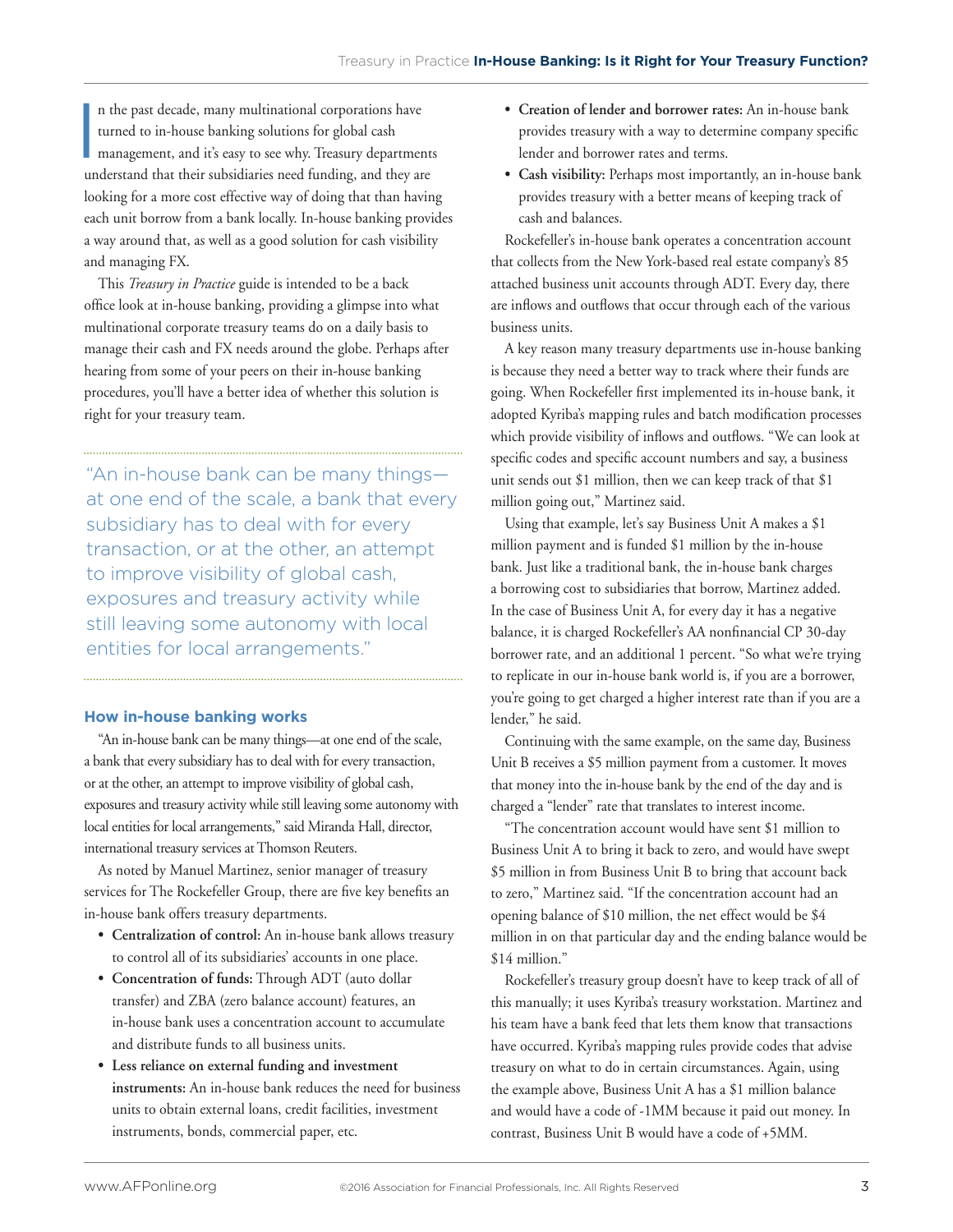In this scenario, Business Unit B is adding to the pool, or concentration amount that enables Rockefeller to maintain and run its in-house bank. By tying all of the business units to one concentration account, none of the company's 85 business units need to get their own loans or investment instruments.

#### **Major undertaking**

Obviously, making the move to an in-house bank is a huge undertaking. While there are clear benefits to doing so, treasury departments need to build a business case for it. Robert Waddell, assistant treasurer for Brown-Forman, who is slotted to speak [about his company's upcoming in-house banking implementation](http://an16.afponline.org/program/sessions/global-treasury-finance) at the 2016 AFP Annual Conference in Orlando, knows that can be an arduous process. His treasury team had everything in place, and then it all got snatched away.

"We had gone through a multi-year planning process," Waddell said. "We'd done a lot of work with Bank of America Merrill Lynch, and we had approval from our CFO. We'd gone through budgeting and aligning the team—and then our CFO left. So we had to stop. And we've had some other things going on—some restructuring and so forth. But once we had a new CFO come in, they asked us to revisit it."

Like most multinationals, Brown-Forman, one of the largest U.S. companies in the wine and spirits industry, produces a lot of cash hence the reason why an in-house bank would help immensely. "We have excess cash in pockets," Waddell explained. "We have a global ERP system, we have visibility to our cash, we just don't have a mechanism to automatically pool it. We do it somewhat manually; we use our own cash to fund entities that need funding, and that's provided by entities that have excess cash."

Brown-Forman already operates much like an in-house bank, which is more economically than for the company's subsidiaries to obtain external loans locally. "It's better to use your own cash, and also to have cash quickly available for M&A activity," Waddell said.

### "It's better to use your own cash, and also to have cash quickly available for M&A activity."

When the first Grexit scare happened several years ago, that was when Brown-Forman first began to consider in-house banking. "When Greece was looking to leave the EU and we saw the contagion that could happen as a result of that in other markets that are larger for us—that made us think more about in-house banking versus having the banks collect money locally, and trying to manually pool cash," Waddell said. "The idea was, if our Greek

and French entities had bank accounts in the in-house bank and all of our customers know to pay that in-house bank, there is no sovereign risk because the money leaves there from our customer's hands and goes to our bank account—in the Netherlands in this case, our treasury center—it's protected."

Brown-Forman's concerns about contagion have only been exacerbated by the recent Brexit vote. "It sort of helps support the need for [an-in-house bank]," he said.

#### **Key advantages**

Logistics giant DHL Americas uses in-house banking to sweep its cash out of the United States to its German parent company. DHL has a multitude of subsidiaries in the U.S., and each one is treated as a separate entity, explained Bob Whitaker, CTP, senior vice president, corporate finance for DHL Americas and a member of AFP's Board of Directors. Each subsidiary has its own separate external bank account(s), and all bank accounts are ZBA structured into DHL's parent's master account in the U.S.

"Every single day, the subsidiaries' balances in their disbursement or collection accounts are zero," Whitaker said. "All the cash concentrates into the parent's bank account. Those inflows or outflows to the specific subs are the entries that go into the in-house bank account. Ultimately, that's for scorekeeping—whether the subsidiary has deposited cash with the parent in the in-house bank, or if it borrowed money from the parent in the in-house bank. And then the net cash gets swept to Europe every day."

DHL also uses its in-house bank for intercompany clearing. Rather than sending money to the 220-plus countries in which it operates, DHL clears intercompany invoices via debiting the in-house bank of the paying party.

In-house banking also allows companies like DHL to cut out a lot of expenses. For example, DHL's freight forwarding division, which ships intermodal containers, operates in more than 150 countries. If a DHL location in China sends a container to the United States, it needs to pay its counterpart to unload it and deliver it to its customer's warehouse. "We have to pay each other back and forth, and in the old days, the way that was done was, they reconciled their invoices and then they wired money back and forth among 150 different countries," Whitaker said. "If you can just clear in an internal system and scorekeep in an in-house bank, the first thing you save is all the wiring and transaction fees for moving money around the world."

Additionally, in-house banking provides a way for parent companies to manage FX exposures for their subsidiaries. DHL's in-house bank does this on a regular basis.

"For example, I'm in the U.S. and I have a large Canadian dollar receivable," Whitaker explained. "I will hedge that position with the in-house bank and end up with no exposure on my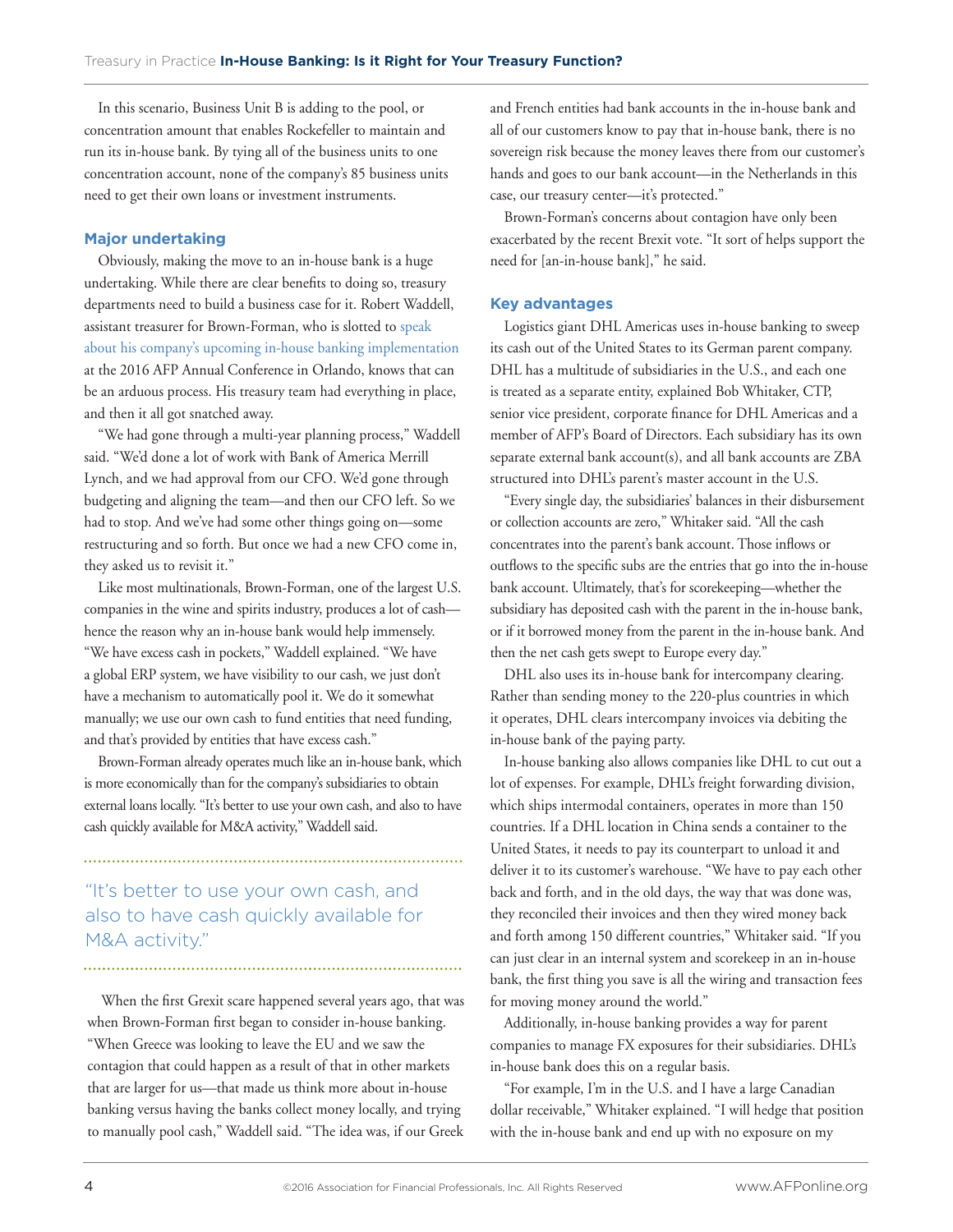side, and that centralizes the exposure to the parent. The parent just accumulates all of the exposures around the world in that currency. Whatever the net exposure for the group is gets hedged externally. It's a very efficient, cheap way for hedging your exposure away for your subsidiaries. " Having a tool for hedging has afforded companies like DHL some stability amid the current volatility in the FX markets, which again, has intensified in recent months due to the Brexit vote.

However, according to Ron Leven, head of FX pre-trade and economic strategy at Thomson Reuters, FX volatility among major currencies is actually below multi-decade averages overall. "This is particularly evident in the historic percentiles for implied volatility and curve steepness shown in Thomson Reuters Currency Value Tracker," he said. "Given this seeming divergence between potential significant event risks and the low cost of volatility, it would be prudent for corporate treasurers to be relatively aggressive toward hedging currency risks."

When hedging FX risk, the reliability of cash flow and exposure forecasts is a key concern for treasurers. Forecasting exchange rates is incredibly difficult; former Federal Reserve Chairman Alan Greenspan once compared the practice to flipping a coin. Additionally, there is a high propensity for bias. "Given the difficulty of forecasting and the danger of bias, it is important that treasurers have an external source to benchmark their views," Leven said. "It is also critical to have a reliable source of macroeconomic and political information to be alert to changes in the underlying assumptions of the forecast."

Thomson Reuters's in-house bank funds and defunds its legal entities' accounts, completing intercompany loans in the most appropriate currency for each entity. "We have hundreds of legal entities, and many more bank accounts in 40 to 50 currencies," Hall said. "Wherever possible, we're centralizing those currencies back to treasury entities, either in London or in the U.S. and occasionally in Asia."

Though headquartered in Canada, Thomson Reuters is a USD functional company and reports in U.S. dollars. "Almost all other currencies are bought and sold on a daily basis," Hall said. "Generally, if we're short a currency, we'll buy it against dollars to cover that overdraft. If we're long a currency, we'll sell that currency and buy dollars so that we've got dollars to either invest or pay down our short-term debt. That all happens in London because that's the easiest place to do it; we can have multiple currency accounts in the treasury entities here, in the in-house bank. We'll be spot daily trading on those."

Thomson Reuters doesn't perform a huge number of these deals; there are typically between five and 10 deals per day totaling \$4 to \$5 billion per year. Nearly all are handled by treasury through the in-house bank. "We try not to let anyone deal

locally unless they are other treasury people; we have someone in Singapore and we have one in Buenos Aires and they handle Southeast Asian and LatAm deals. But generally it's all handled in the here," Hall said.

#### **Regulatory repercussions?**

One thing that could have a massive impact on in-house banking for corporate treasurers is the Treasury Department's proposed changes to section 385 of the Internal Revenue Code. While the changes are intended to target cash inversions, they would inadvertently disrupt cash pooling for many companies.

Although there have been rumblings lately that a carve-out [for cash pooling may be in the works at Treasury, there is still a](http://www.afponline.org/trends-topics/topics/articles/Details/reg-385-is-a-cash-pooling-carve-out-coming-to-the-rescue/)  chance that will the rules will go into effect unchanged. If that happens, in-house banking is in for a massive shakeup, warned Bob Stark, vice president, strategy for Kyriba and a speaker at the [2016 AFP Annual Conference. "I hope that carve-out happens,"](http://an16.afponline.org/home)  Stark said. "But in-house banking, by nature is open-ended; there's no structure to it really unless it's documented in a way that suggests there's a repayment date."

It's these open-ended liquidity tools that have gotten Treasury and the IRS so concerned, Stark continued. "Whether it's in-house banking or even intercompany loans that have no defined maturity—those are under the radar screen," he said "If it's basically a one-sided transaction—there's just a one-way flow—then they think that could be just a repatriation of cash and you're using intercompany loans to mask that."

In the case of in-house banking, a corporate could just keep "lending" to the bank and be charged interest. And if the corporate is investing in the bank, then it is receiving interest back. "But there's no expectation of repayment," Stark said. "It's not necessarily a loan; it's more of an investment from that standpoint. And that's where it crosses that line."

The movement of much of that cash is well-documented at many organizations. For example, companies that use multilateral netting programs use e-invoices for documentation. "The net amount, per currency, per entity, can be physically settled or sent as an in-house bank transaction," Stark said. "And if there is a carve-out, those transactions will probably be okay because they invoice to document the actual movement of cash. It's the ones that are undocumented—those are the ones that are going to have issues if there is any sort of impact on treasury."

It's not uncommon for a corporate to specifically use in-house banking for undocumented transactions, Stark explained. "I'm sweeping out cash from here to here. You basically have a physical cash pool, and you're concentrating funds, and those funds happen to exist in accounts owned by different entities," he said. "What the IRS is concerned about is those that are foreign, but the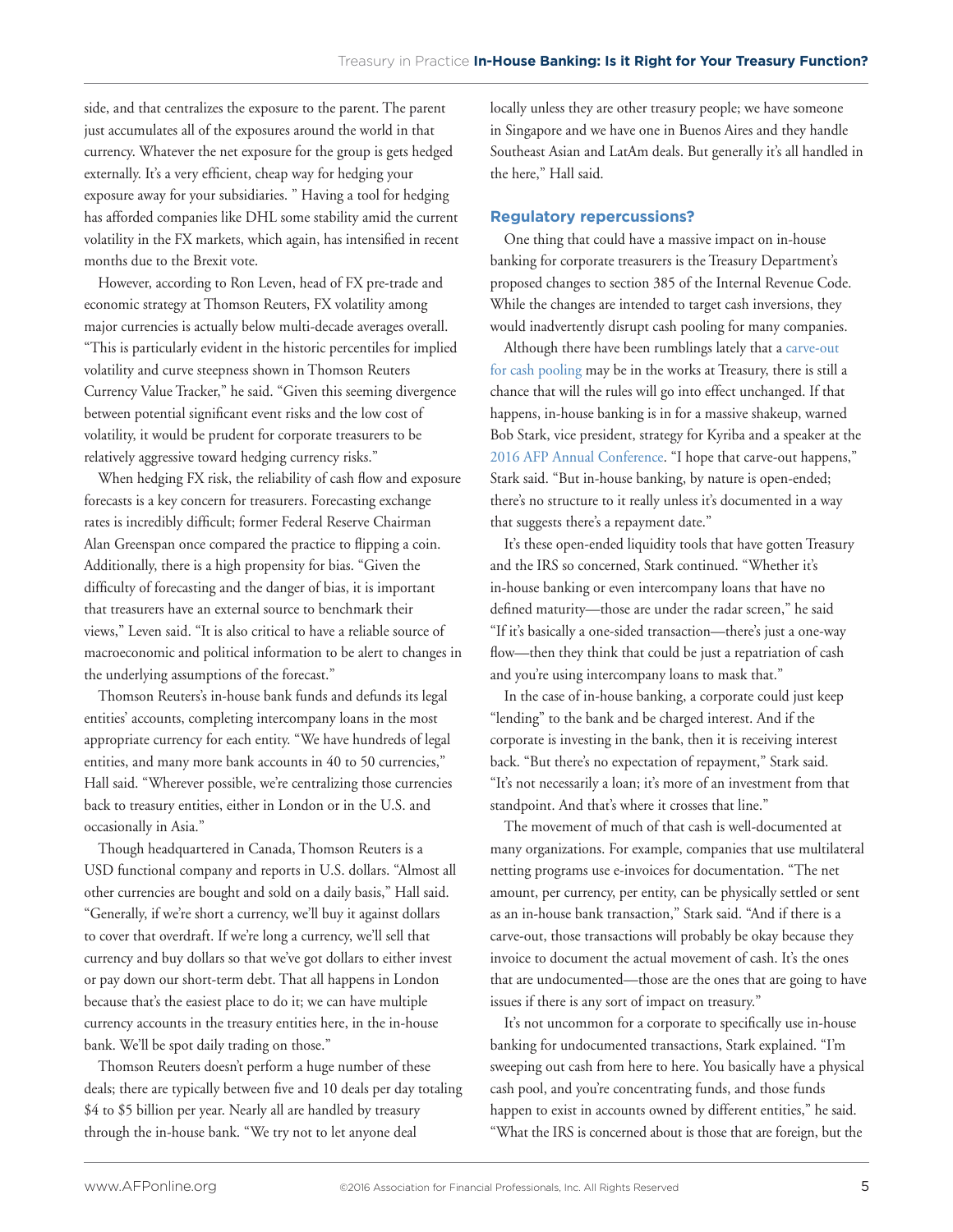same thing happens for ones that cross domestic business units there's this concept of taking cash from somewhere else and there's a tax impact if you're moving it from entities. Because effectively, you have a liability on the books on one side and an asset on the books on the other side. And the IRS wants to sniff around that and make sure it's not one-way travel.

Stark added that quite a lot of companies that use in-house banking do not have adequate documentation. "Some organizations literally see it as a way to facilitate cash mobility—and maybe there, there's not much documentation outside of the fact that there's a structured interest rate that's either paid or received based on whether it's a negative or positive balance in the pool," he said. "You'll see statements that document the relationship, but it's not necessarily the loan itself that's being documented—and those are the ones that are going to have problems."

So moving forward, if Treasury's proposed regulations pass, those organizations will have to begin documenting everything. Because ultimately, unless the rules are struck down completely—and there is a zero percent chance of that happening—companies still have a lot of work ahead. "Every organization is going to have to bring in their auditors or potentially their advisory folks to look at all of their intercompany loans," Stark said. "They're going to have to look at every single one to determine if there's documentation in place and whether there is a potential reclassification to equity as defined by section 385. Even if they did everything right and there is no reclassification, it's still a lot of work and a lot of billable time. That's going to happen anyway."

But even if a cash pooling carve-out is imminent, there's a possibility that in-house banking may no longer be practical for some organizations going forward. "The whole idea behind an in-house bank is that you sweep the cash and then you compensate the subsidiary for the cash you took from them," Stark said. "And that exercise, by nature, doesn't have an expectation of repayment. So there could be in-house banking transactions that instead have to be classified as intercompany loans and they'll probably run different than they are today."

#### **Conclusion**

In-house banking clearly offers a variety of benefits for multinational corporate treasury departments such as better control and visibility over cash, less reliance on external funding and better management of FX exposures. However, implementation is an expensive and lengthy process that will require treasury to build a business case if it wants to convince senior management of the need for it. Furthermore, with regulations looming that could force companies to eschew cash pooling and by extension in-house banking, building a business case for implementation may prove even more difficult for many treasury departments.

### **Is An In-House Bank Right for Your Treasury Function?**

There are many reasons to adopt an in-house bank. But is it appropriate for your treasury department? It allows treasury to:

- Control all of its subsidiaries' accounts and FX exposures in one place
- Use a concentration account to accumulate and distribute funds to all business units
- Rely less on external funding and investment instruments
- Determine company specific lender and borrower rates and terms.
- Keep track of cash and balances.

Nevertheless, a lot of pieces have to fall into place for an in-house bank to work. If treasury is planning to implement one, it's a good idea to keep a few factors in mind.

- Moving to an in-house bank is a huge undertaking; treasury will need to build a strong business case to gain support from upper management.
- The bank account structure of the organization will need to be aligned to allow funds to move between subsidiaries and the parent.
- Given the implications of the Treasury Department's proposed changes to section 385 of the Internal Revenue Code, Treasury may need to document the movement of cash to show that it's not all a one-way flow.